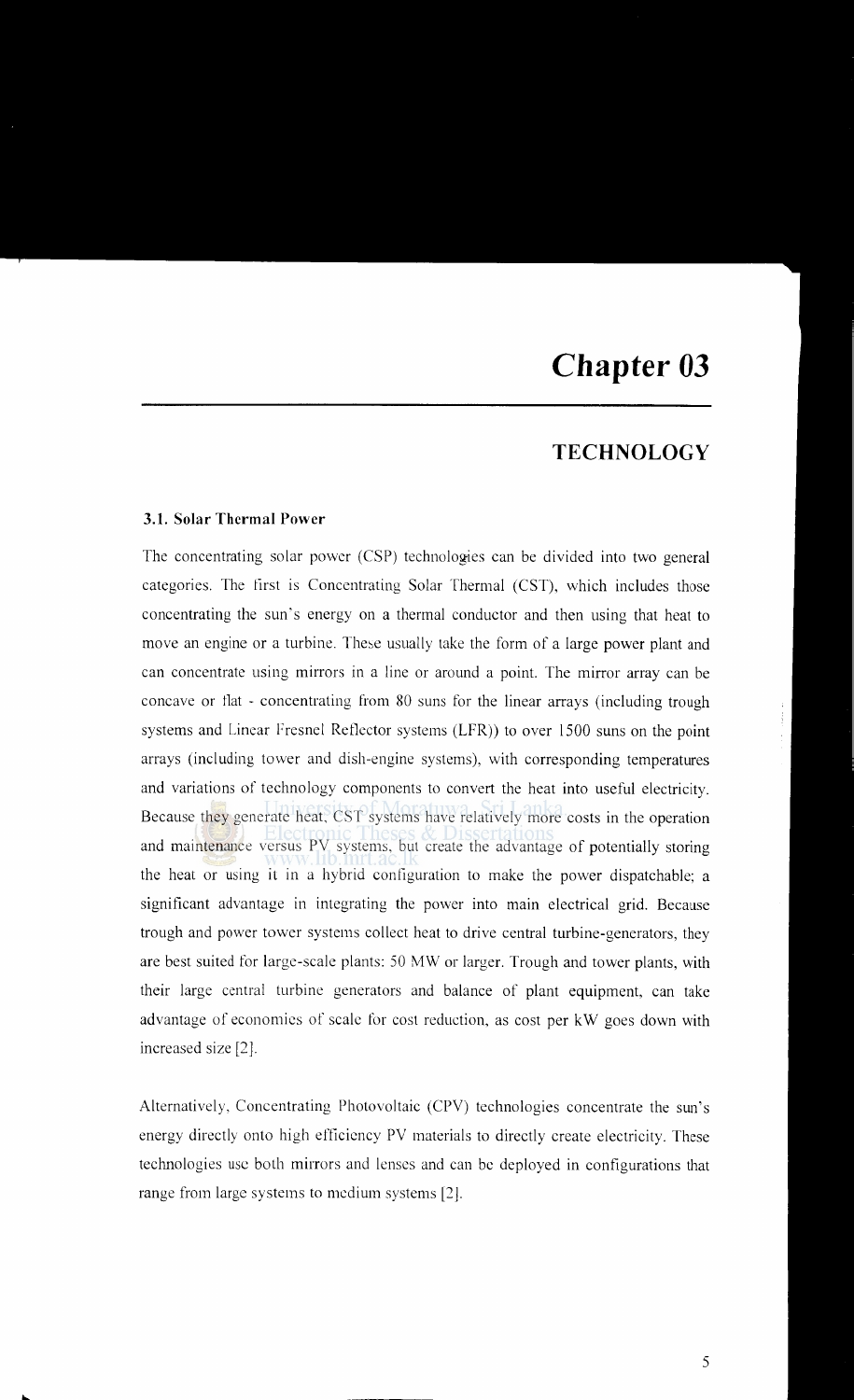

Figure 3.1: A schematic diagram of solar thermal power plant

#### **3.1.1. Power Towers (Central Receiver Systems)**

Power towers or central receiver systems use thousands of individual sun-tracking mirrors, called heliostats, to reflect solar energy onto a receiver located atop a tall tower. The receiver collects the sun's heat in a heat transfer fluid (eg. molten salt) that flows through the receiver. This is then passed optionally to storage and finally to a power conversion system, which converts the thermal energy into electricity and supplies it to the grid. Therefore, a central receiver system is composed of five main components: heliostats, including their tracking system; receiver; heat transport and exchange; thermal storage; and controls [3]. In many solar power studies, it has been observed that the collector represents the largest cost in the system; therefore, an efficient engine is justified to obtain maximum useful conversion of the collected energy. The power tower plants are quite large, generally 10 MWe or more, while the optimum sizes lie between 50-400 MW. It is estimated that power towers could generate electricity at around US\$ 0.055/kWh by 2020 [41.

The salt's heat energy is used to make steam to generate electricity in a conventional steam generator, located at the bottom of the tower. The storage system retains heat efficiently, so it can be stored for hours or even days before being used to generate electricity. The storage medium can be steam, molten salt, liquid sodium etc.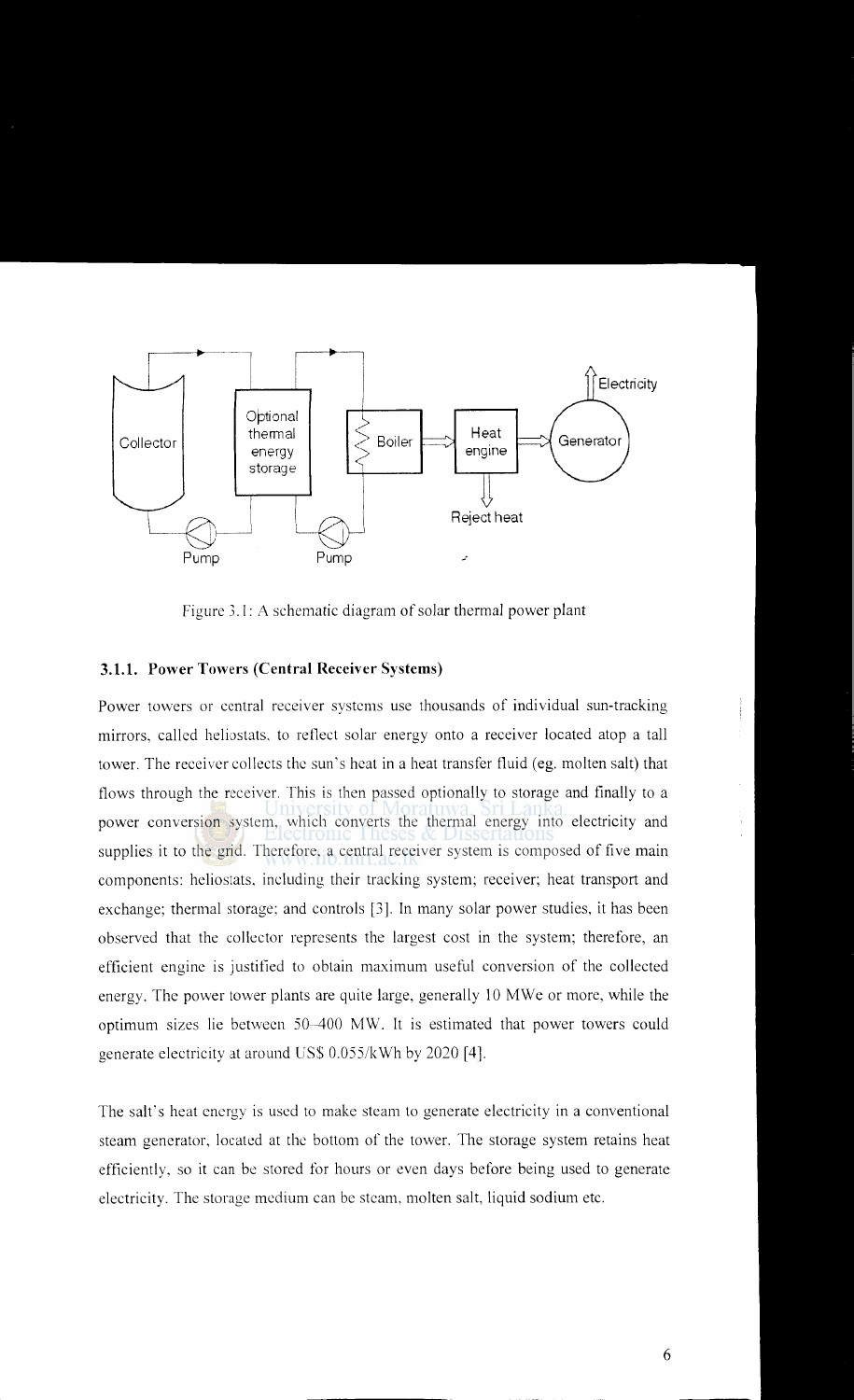

Figure 3.2: A simple diagram of a power tower

The heliostats reflect solar radiation to the receiver at the desired flux density at minimal cost. A variety of receiver shapes have been considered, including cylindrical receivers and cavity receivers. The optimum shape of the receiver is a function of radiation intercepted and absorbed thermal losses, cost, and design of the heliostat field. For a large heliostat field, a cylindrical receiver is best suited to be used with Rankine cycle engines. Another possibility is to use Brayton cycle turbines, which require higher temperatures (of about 1000°C) for their operation; in this case, cavity receivers with larger tower height to heliostat field area ratios are more suitable [5].

#### 3.1.2. Parabolic Troughs

A parabolic trough solar collector is designed to concentrate the sun's rays via parabolic curved solar reflectors onto a heat absorber element - a "receiver" - located in the optical focal line of the collector. The solar collectors track the sun continuously. The key components of a parabolic trough power plant are mirrors, receivers and turbine technology. The receiver consists of a specially coated absorber tube which is embedded in an evacuated glass envelope. The absorbed solar radiation warms up the heat transfer fluid flowing through the absorber tube to almost 400°C. This is conducted along a heat exchanger in which steam is produced, which then generates power in the turbines. The output of the power plant is between 25 MW and 200 MW of electricity, at its peak. Due to the presence of the storage systems, the plant can keep working at a constant load [5].